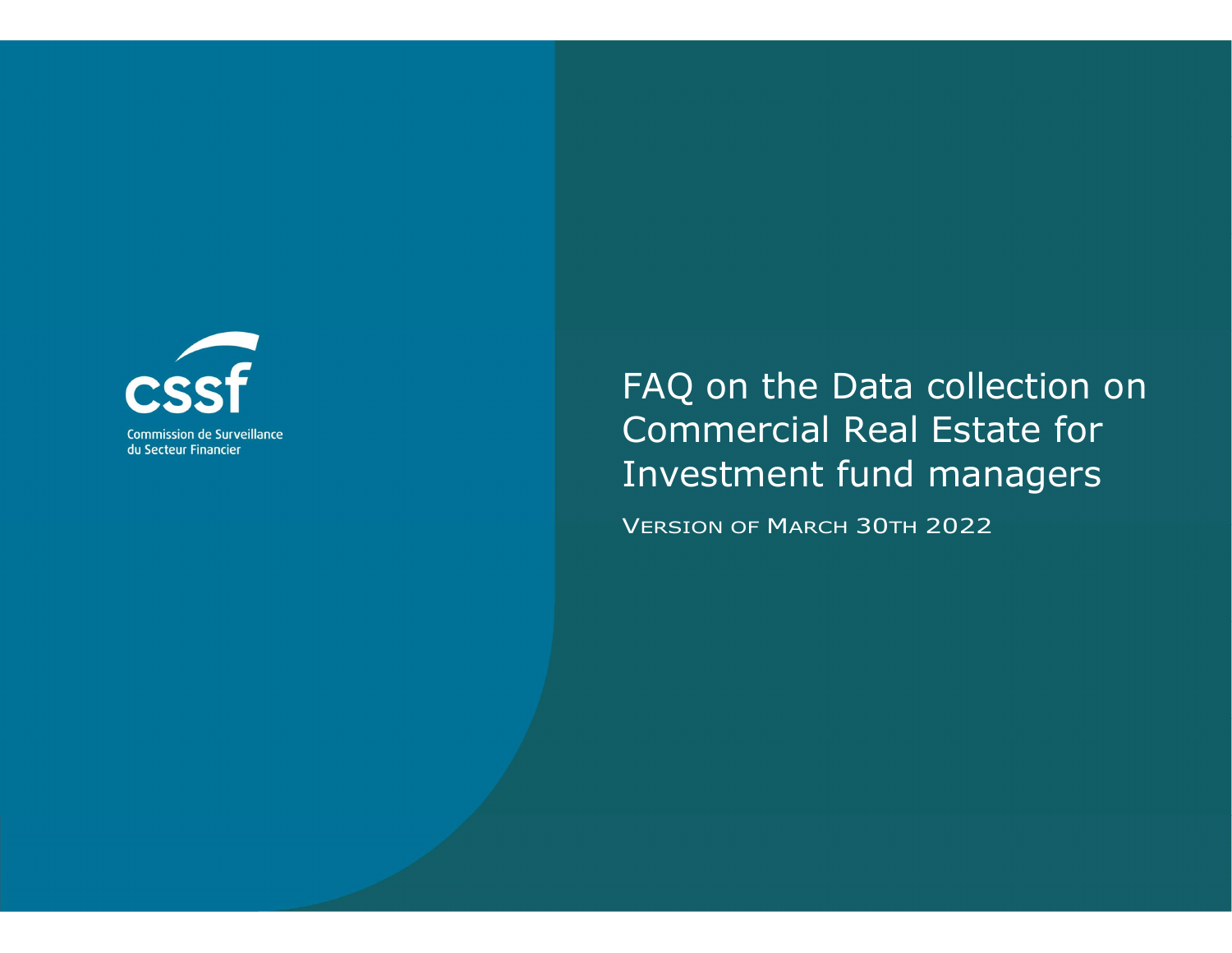

## FAQ on the Data collection on Commercial Real Estate for Investment fund managers

#### 1. Which amount should be reported, the property value or the NAV?

The property value (fair market value) should be reported for both net new investments (acquisition or disposals) as well as for stock data (hence the fair market value at the end of the period).

The NAV can differ from the property value when the financing is via debt, e.g. an investment of 1bln can be financed by half debt half own funds, in which case the NAV is 0.5 bln. Therefore, we are interested in the property value as estimated by its fair market value.

#### 2. How should "net new investment" for direct investments be interpreted?

"Net new Investments" should reflect the net amount of acquisitions and disposals made during the data reference period. The value of net new investments should be computed based on transaction values at the time of the transaction.

#### 3. How should "loans to CRE" be interpreted?

A "loan to CRE" is a loan extended by the fund and aimed at acquiring commercial real estate or a loan extended by the fund and secured by a commercial real estate property (or set of commercial real estate properties). We are thus interested in a loan that would arise on the asset side of the fund's balance sheet. In this context, the following would be considered within our scope:

- The fund is directly lending money for RE projects;
- The fund buys back bank loans or similar that are directly backed by buildings.

#### FAQ ON THE DATA COLLECTION ON COMMERCIAL REAL ESTATE FOR INVESTMENT FUND MANAGERS

Unrestricted Version: Version 0.1 draft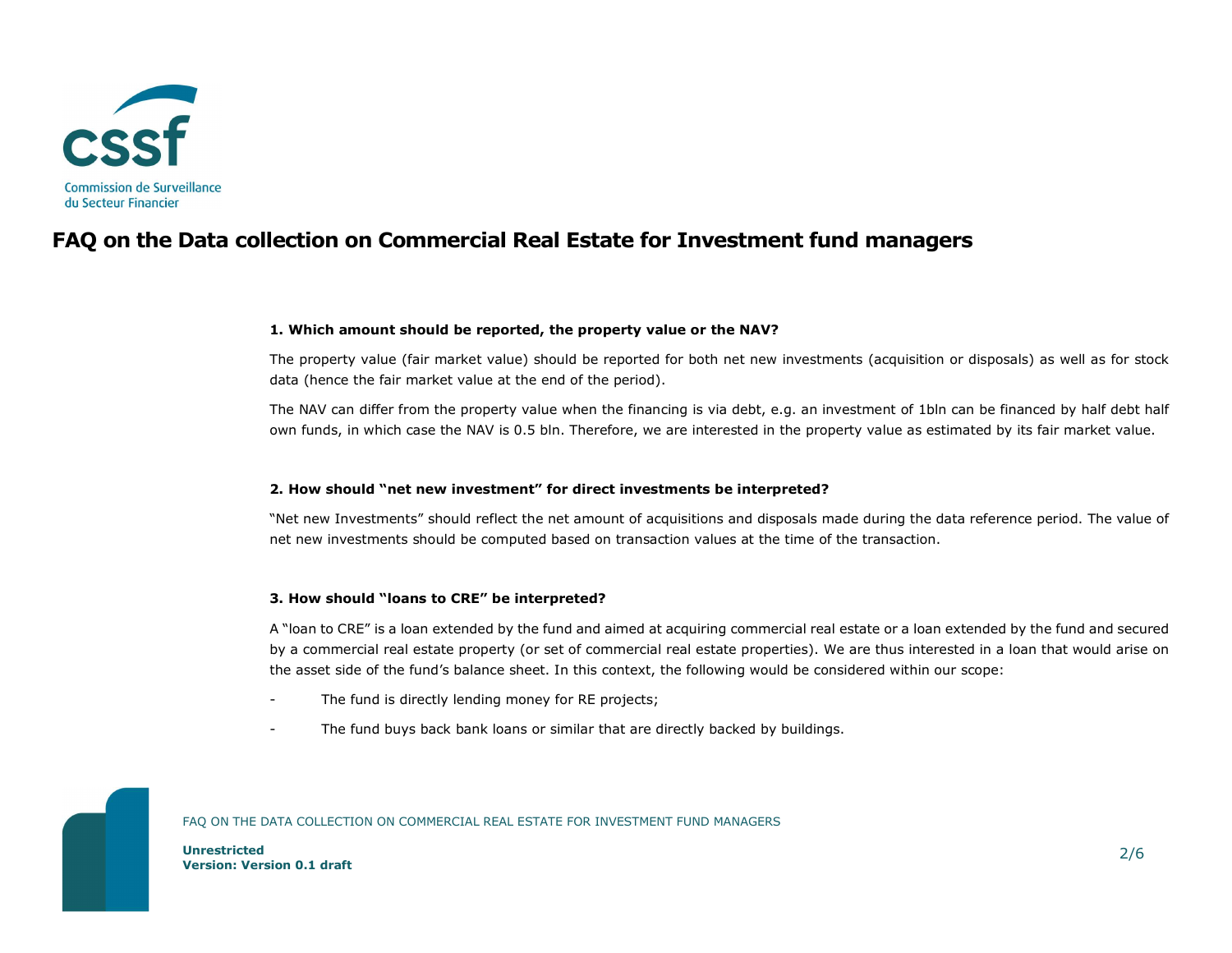

These loans should be split according to three categories on a best effort basis (loans for acquiring property held by owners for own use, loans for acquiring income-producing real estate and loans for acquiring CRE property under development). The amounts of loans should be provided for stock data (data at end-June or at end-December), as well as for flows of loans over a period, i.e. the production of new loans over a period of six months (January to June or July to December).

#### 4. Are funds' exposures in residential real estate within the scope of this data collection?

Investments into residential properties can still be considered as commercial real estate. The specific definition of commercial real estate is the following:

"Commercial real estate means any income-producing real estate, either existing or under development, including rental and social housing; or real estate used by the owners of the property for conducting their business, purpose or activity, either existing or under construction."

If the residential real estate property satisfies the elements of 'income-producing' and/or 'rental housing', it falls within the reporting scope. Typically, the residential real estate properties that are concerned would be apartments or houses that are held by the fund to be rent to tenants; or apartments/houses that are acquired and developed in a view to be sold or provide a rental income later on. These types of exposures should be included regardless of whether the fund is a CRE or RRE fund, or any other fund investing in real estate.

#### 5. Should the reporting be in EUR? What exchange rate should be used?

Yes, the reporting should always be in EUR. The exchange rate that should be used to transform foreign currency exposures to EUR should come from a reliable source and refer to the end of the reporting period date.

#### 6. Which funds are excluded from the scope?

Funds of funds, as well as feeder funds investing in LU master are excluded. Co-investments, to the extent that double counting issues may arise, should also be reported only once. Feeder funds investing in non-LU master funds are included.

#### FAQ ON THE DATA COLLECTION ON COMMERCIAL REAL ESTATE FOR INVESTMENT FUND MANAGERS

Unrestricted Version: Version 0.1 draft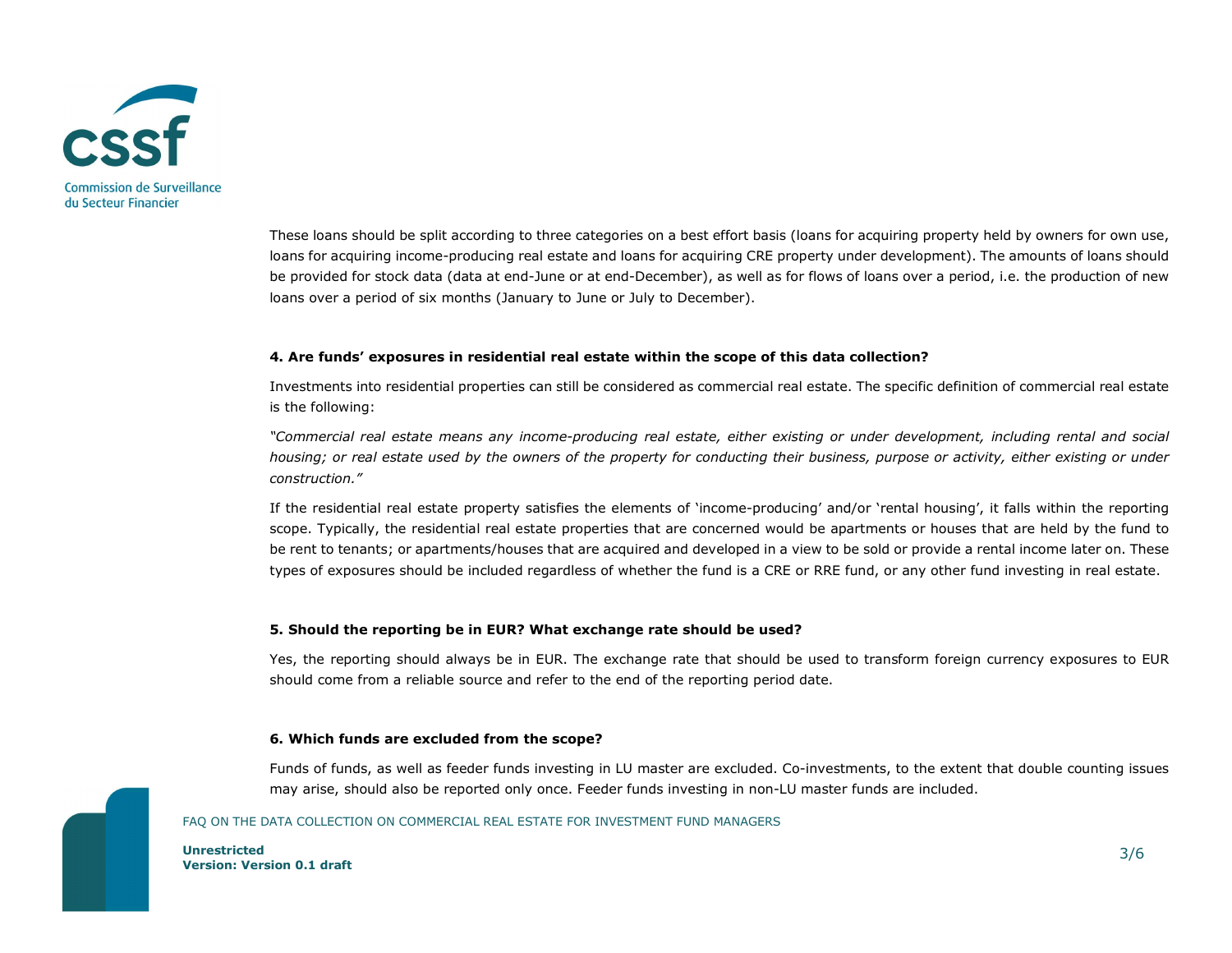

### 7. Are unregulated funds included in the scope?

Yes, unregulated funds with CRE investments and/or CRE loans are included in the scope. The manager is expected to report unregulated funds' exposures on a best effort basis.

#### 8. How should investments through SPVs be reported?

Investments through SPVs should be reported as direct investments.

Unrestricted

Version: Version 0.1 draft

FAQ ON THE DATA COLLECTION ON COMMERCIAL REAL ESTATE FOR INVESTMENT FUND MANAGERS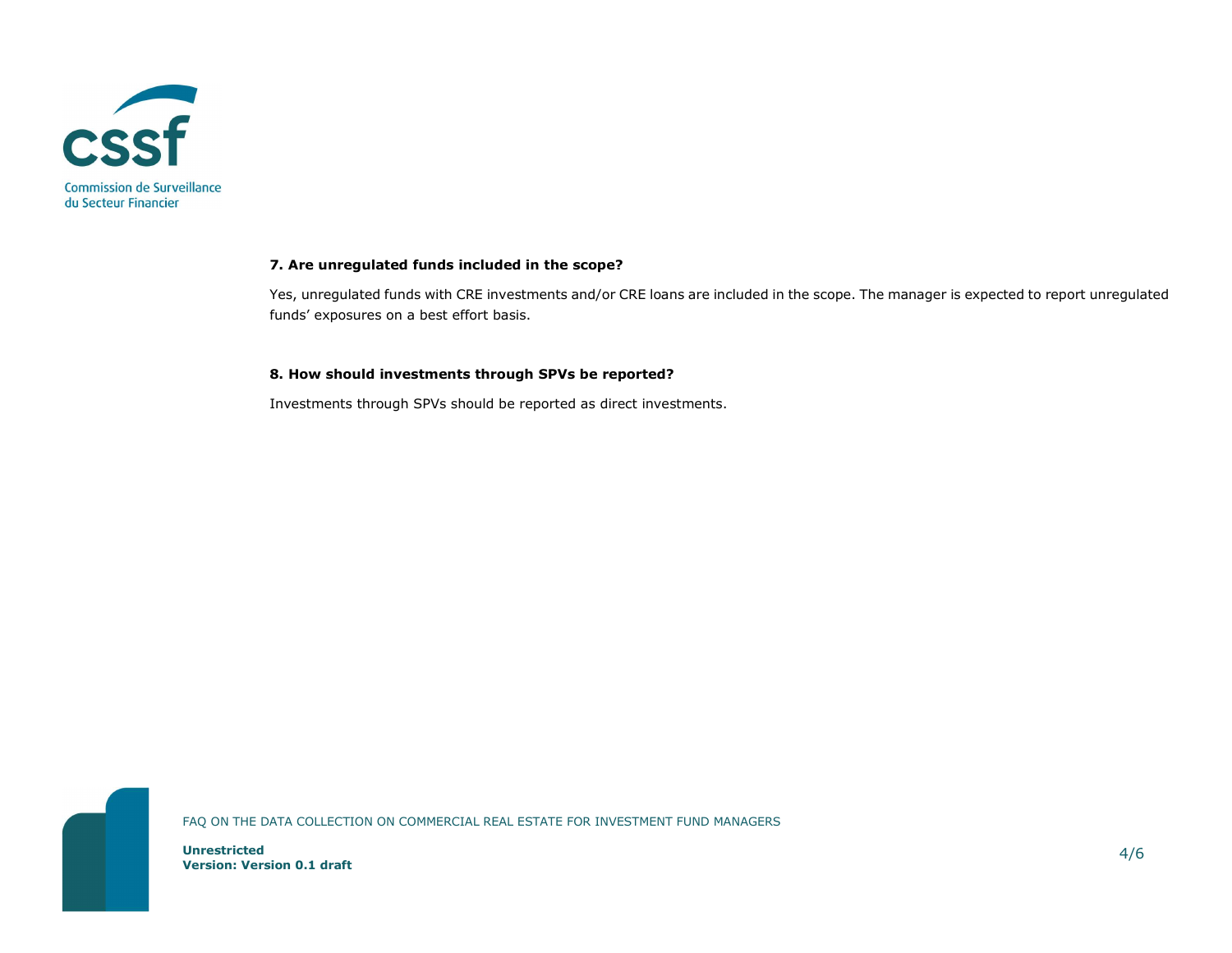

FAQ on the Data collection on Commercial Real Estate for Investment fund managers



Unrestricted

Version: Version 0.1 draft

FAQ ON THE DATA COLLECTION ON COMMERCIAL REAL ESTATE FOR INVESTMENT FUND MANAGERS